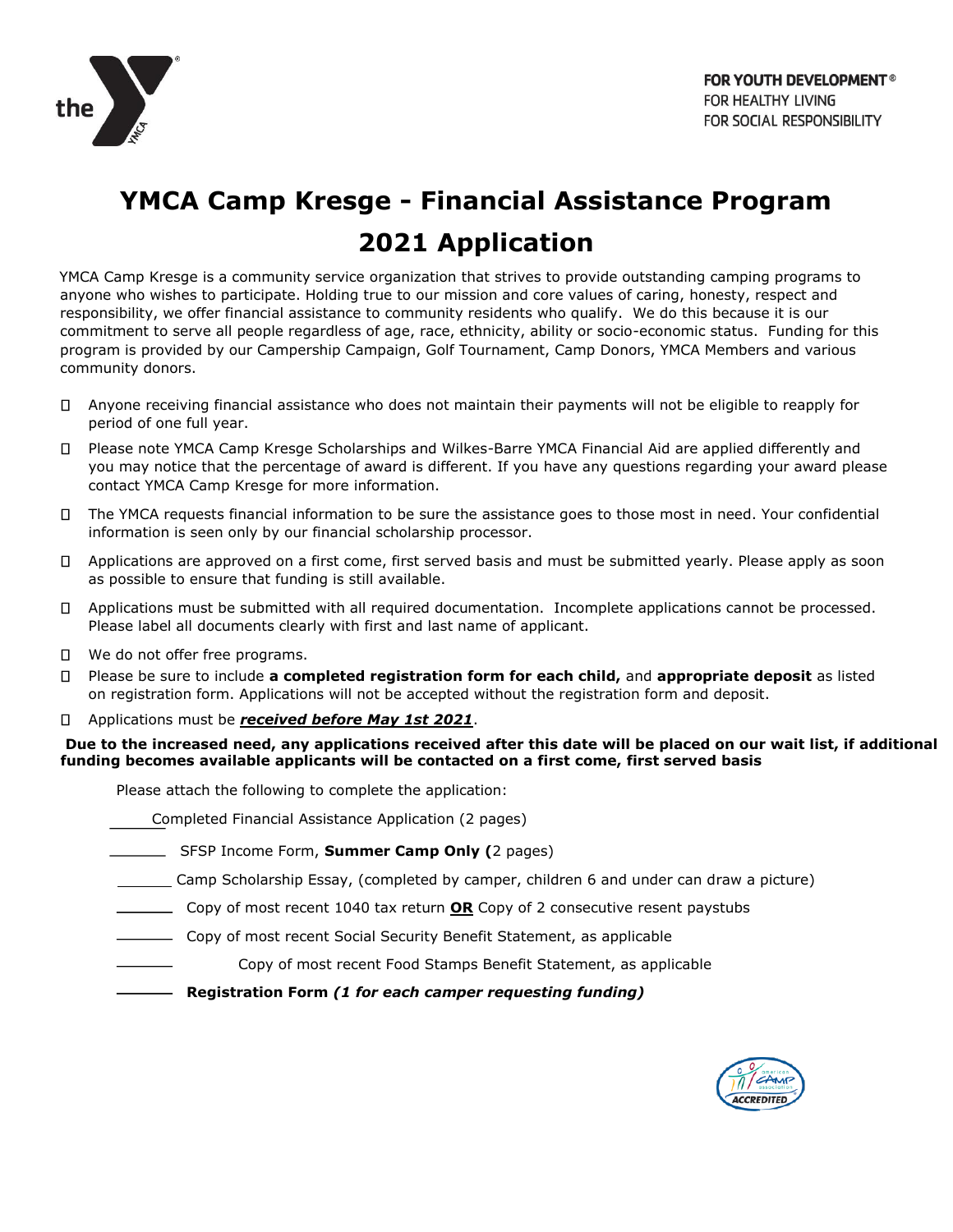

FOR YOUTH DEVELOPMENT<sup>®</sup> FOR HEALTHY LIVING FOR SOCIAL RESPONSIBILITY

| Office Use only |        |
|-----------------|--------|
| Date Received   |        |
| Received By     |        |
| All Documents   | YFS NO |

| I am applying for:         |                                                                     |                      |             |              |
|----------------------------|---------------------------------------------------------------------|----------------------|-------------|--------------|
| Summer Camp                | Children's Weekend                                                  | Parent/Child Weekend |             | Family Camp  |
| I am a YMCA Member: Yes/No | Where:                                                              |                      |             |              |
| Primary Adult Applicant:   |                                                                     |                      |             |              |
| Address:                   |                                                                     |                      | Apt $#$     |              |
| City:                      | State:                                                              | Zip:                 |             |              |
| Email Address:             | Phone:                                                              |                      |             |              |
| Employer:                  | Length of Employment:                                               |                      | Occupation: |              |
| Secondary Adult Applicant: |                                                                     |                      |             |              |
| Email Address:             | Phone:                                                              |                      |             |              |
| Employer:                  | Length of Employment:                                               |                      | Occupation: |              |
|                            | Please list all adults and dependents under 18 living in your home: |                      |             |              |
| Name                       | Employer/School                                                     | <b>Birthdate</b>     | Gender      | Relationship |
|                            |                                                                     |                      |             | Self         |
|                            |                                                                     |                      |             |              |
|                            |                                                                     |                      |             |              |
|                            |                                                                     |                      |             |              |
|                            |                                                                     |                      |             |              |
|                            |                                                                     |                      |             |              |
|                            |                                                                     |                      |             |              |
|                            |                                                                     |                      |             |              |
|                            |                                                                     |                      |             |              |

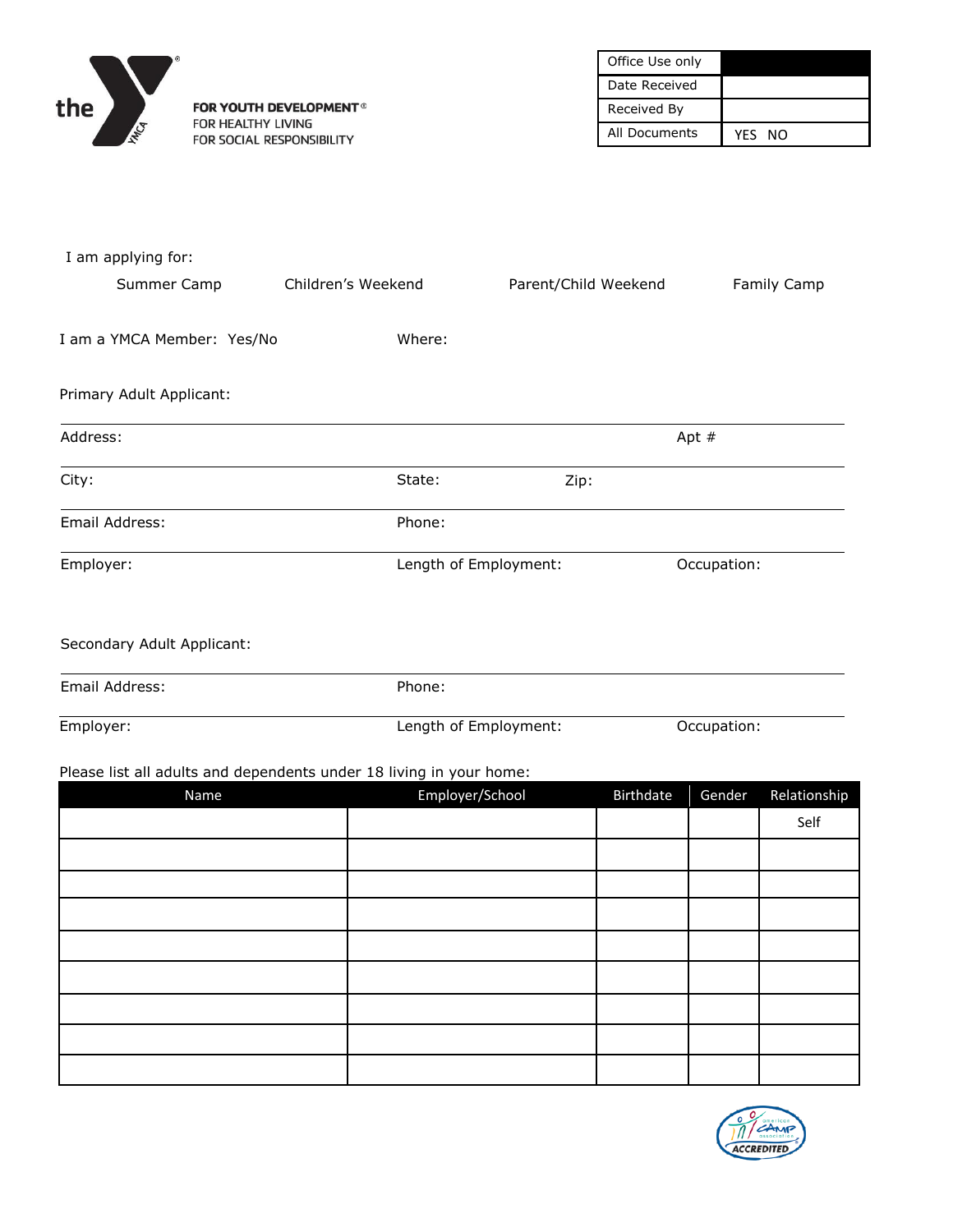

FOR YOUTH DEVELOPMENT<sup>®</sup> FOR HEALTHY LIVING FOR SOCIAL RESPONSIBILITY

Please itemize your family's gross yearly income:

|                                  | Primary Applicant | Secondary Applicant | Other |
|----------------------------------|-------------------|---------------------|-------|
| Salary, Wages, Tips              |                   |                     |       |
| Unemployment                     |                   |                     |       |
| Social Security                  |                   |                     |       |
| Child Support                    |                   |                     |       |
| Other                            |                   |                     |       |
|                                  |                   |                     |       |
| <b>Total Gross Yearly Income</b> | $\frac{1}{2}$     | \$                  | \$    |

 $\_$  ,  $\_$  ,  $\_$  ,  $\_$  ,  $\_$  ,  $\_$  ,  $\_$  ,  $\_$  ,  $\_$  ,  $\_$  ,  $\_$  ,  $\_$  ,  $\_$  ,  $\_$  ,  $\_$  ,  $\_$  ,  $\_$  ,  $\_$  ,  $\_$  ,  $\_$  ,  $\_$  ,  $\_$  ,  $\_$  ,  $\_$  ,  $\_$  ,  $\_$  ,  $\_$  ,  $\_$  ,  $\_$  ,  $\_$  ,  $\_$  ,  $\_$  ,  $\_$  ,  $\_$  ,  $\_$  ,  $\_$  ,  $\_$  ,  $\_$  ,  $\_$  ,  $\_$  ,  $\_$  ,  $\_$  ,  $\_$  ,  $\_$  ,  $\_$  ,  $\_$  ,  $\_$  ,  $\_$  ,  $\_$  ,  $\_$  ,  $\_$  ,  $\_$  ,  $\_$  ,  $\_$  ,  $\_$  ,  $\_$  ,  $\_$  ,  $\_$  ,  $\_$  ,  $\_$  ,  $\_$  ,  $\_$  ,  $\_$  ,  $\_$  ,  $\_$  ,  $\_$  ,  $\_$  ,  $\_$  ,  $\_$  ,  $\_$  ,  $\_$  ,  $\_$  ,  $\_$  ,  $\_$  ,  $\_$  ,  $\_$  ,  $\_$  ,  $\_$  ,  $\_$  ,  $\_$  ,  $\_$  ,  $\_$  ,  $\_$  ,  $\_$  ,  $\_$  ,  $\_$  ,  $\_$  ,  $\_$  ,  $\_$  ,  $\_$  ,  $\_$  ,  $\_$  ,  $\_$  ,  $\_$  ,  $\_$  ,  $\_$  ,  $\_$  ,  $\_$  ,  $\_$  ,  $\_$  ,  $\_$  ,  $\_$  ,  $\_$  ,  $\_$  ,  $\_$  ,  $\_$  ,  $\_$  ,  $\_$  ,  $\_$  ,  $\_$  ,  $\_$  ,  $\_$  ,  $\_$  ,  $\_$  ,  $\_$  ,  $\_$  ,  $\_$  ,  $\_$  ,  $\_$  ,  $\_$  ,  $\_$  ,  $\_$  ,  $\_$  ,  $\_$  ,  $\_$  ,  $\_$  ,  $\_$  ,  $\_$  ,  $\_$  ,  $\_$  ,  $\_$  ,  $\_$  ,  $\_$  ,  $\_$  ,  $\_$  ,  $\_$  ,  $\_$  ,  $\_$  ,  $\_$  ,  $\_$  ,  $\_$  ,  $\_$  ,  $\_$  ,  $\_$  ,  $\_$  ,  $\_$  ,  $\_$  ,  $\_$  ,  $\_$  ,  $\_$  ,  $\_$  ,  $\_$  ,  $\_$  ,  $\_$  ,  $\_$  ,  $\_$  ,  $\_$  ,  $\_$  ,  $\_$  ,  $\_$  ,  $\_$  ,  $\_$  ,  $\_$  ,  $\_$  ,  $\_$  ,  $\_$  ,  $\_$  ,  $\_$  ,  $\_$  ,  $\_$  ,  $\_$  ,  $\_$  ,  $\_$  ,  $\_$  ,  $\_$  ,  $\_$  ,  $\_$  ,  $\_$  ,  $\_$  ,  $\_$  ,  $\_$  ,  $\_$  ,  $\_$  ,  $\_$  ,  $\_$  ,  $\_$  ,  $\_$  ,  $\_$  ,  $\_$  ,  $\_$  ,  $\_$  ,  $\_$  ,  $\_$  ,  $\_$  ,  $\_$  ,  $\_$  ,  $\_$  ,  $\_$  ,  $\_$  ,  $\_$  ,  $\_$  ,  $\_$  ,  $\_$  ,  $\_$  ,  $\_$  ,  $\_$  ,  $\_$  ,  $\_$  ,  $\_$  ,  $\_$  ,  $\_$  ,  $\_$  ,  $\_$  ,  $\_$  ,  $\_$  ,  $\_$  ,  $\_$  ,  $\_$  ,  $\_$  ,  $\_$  ,  $\_$  ,  $\_$  ,  $\_$  ,  $\_$  ,  $\_$  ,  $\_$  ,  $\_$  ,  $\_$  ,  $\_$  ,  $\_$  ,  $\_$  ,  $\_$  ,  $\_$  ,  $\_$  ,  $\_$  ,  $\_$  ,  $\_$  ,  $\_$  ,  $\_$  ,  $\_$  ,  $\_$  ,  $\_$  ,  $\_$  ,  $\_$  ,  $\_$  ,  $\_$  ,  $\_$  ,  $\_$  ,  $\_$  ,  $\_$  ,  $\_$  ,  $\_$  ,  $\_$  ,  $\_$  ,  $\_$  ,  $\_$  ,  $\_$  ,  $\_$  ,  $\_$  ,  $\_$  ,  $\_$  ,  $\_$  ,  $\_$  ,  $\_$  ,  $\_$  ,  $\_$  ,  $\_$  ,  $\_$  ,  $\_$  ,  $\_$  ,  $\_$  ,  $\_$  ,  $\_$  ,  $\_$  ,  $\_$  ,  $\_$  ,  $\_$  ,  $\_$  ,  $\_$  ,  $\_$  ,  $\_$  ,  $\_$  ,  $\_$  ,  $\_$  ,  $\_$  ,  $\_$  ,  $\_$  ,  $\_$  ,  $\_$  ,  $\_$  ,  $\_$  ,  $\_$  ,  $\_$  ,  $\_$  ,  $\_$  ,  $\_$  ,  $\_$  ,  $\_$  ,  $\_$  ,  $\_$  ,  $\_$  ,  $\_$  ,  $\_$  ,  $\_$  ,  $\_$  ,  $\_$  ,  $\_$  ,  $\_$  ,  $\_$  ,  $\_$  ,  $\_$  ,  $\_$  ,  $\_$  ,  $\_$  ,  $\_$  ,  $\_$  ,  $\_$  ,  $\_$  ,  $\_$  ,  $\_$  ,  $\_$  ,  $\_$  ,  $\_$  ,  $\_$  ,  $\_$  ,  $\_$  ,  $\_$  ,  $\_$  ,  $\_$  ,  $\_$  ,  $\_$  ,  $\_$  ,  $\_$  ,

Please explain any unusual family expenses (medical, unemployment, emergency situation, etc.)

I certify that this information is true and complete to the best of my knowledge, I grant YMCA Camp Kresge permission to verify this information. I agree to contact YMCA Camp Kresge if my family's financial status should change.

Signature of Primary Applicant: 2021

Please return the completed application with the **required attachments** to:

YMCA Camp Kresge Attn: Mike McElhinney / Financial Aid 382 Camp Kresge Lane White Haven, PA 18661 E: ck.office@wbymca.org F: 570-443-7951